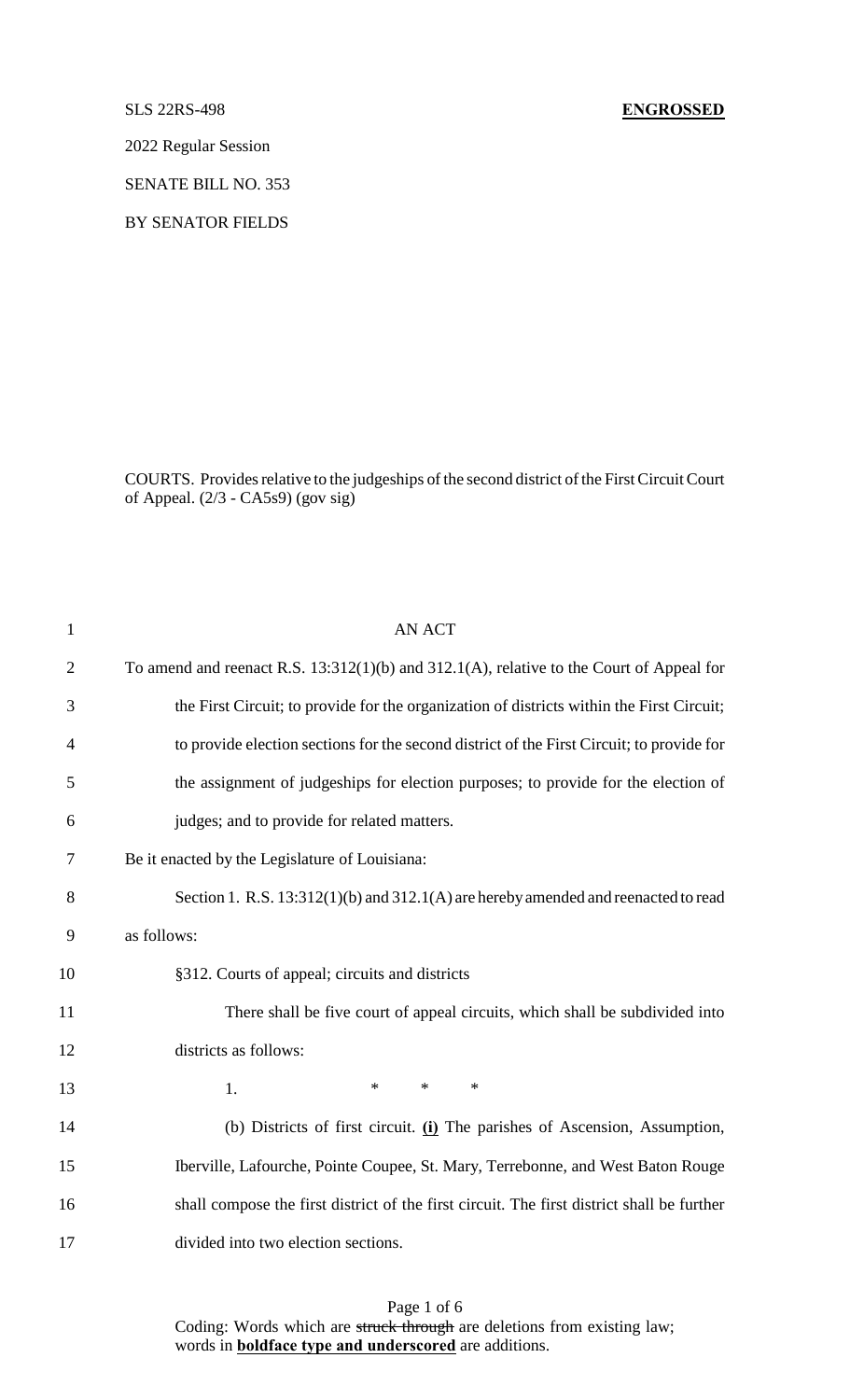| $\mathbf{1}$   | Election section one shall be composed of Ascension Parish,<br>(aa)                         |
|----------------|---------------------------------------------------------------------------------------------|
| $\overline{2}$ | Assumption Parish, Iberville Parish, Pointe Coupee Parish, and West Baton Rouge             |
| 3              | Parish.                                                                                     |
| $\overline{4}$ | (bb) Election section two shall be composed of Lafourche Parish, St. Mary                   |
| 5              | Parish, and Terrebonne Parish.                                                              |
| 6              | (ii) The parish of East Baton Rouge shall compose the second district of the                |
| 7              | first circuit. The second district shall be further divided into two election               |
| 8              | sections.                                                                                   |
| 9              | (aa) Election section one shall be composed of Precincts 1-8, 1-12, 1-34,                   |
| 10             | 1-35, 1-39, 1-40, 1-41, 1-42, 1-43, 1-47, 1-48, 1-49, 1-56, 1-59, 1-64, 1-65, 1-66,         |
| 11             | 1-69, 1-73, 1-74, 1-75, 1-76, 1-79, 1-80, 1-89, 1-97, 1-98, 1-99, 1-105, 1-107, 2-6,        |
| 12             | $2-7, 2-8, 2-33, 3-1, 3-2, 3-3, 3-4, 3-5, 3-6, 3-7, 3-9, 3-10, 3-12, 3-13, 3-14, 3-15,$     |
| 13             | <u>3-16, 3-17, 3-18, 3-19, 3-20, 3-21, 3-22, 3-23, 3-25, 3-26, 3-29, 3-30, 3-31, 3-32, </u> |
| 14             | 3-33, 3-34, 3-35, 3-36, 3-37, 3-38, 3-39, 3-40, 3-41, 3-43, 3-44, 3-45, 3-46, 3-47,         |
| 15             | 3-48, 3-49, 3-50, 3-51, 3-52, 3-53, 3-54, 3-55, 3-56, 3-57, 3-58, 3-59, 3-60, 3-61,         |
| 16             | 3-62, 3-63, 3-64, 3-65, 3-66, 3-67, 3-68, 3-69, 3-70, 3-71 and 3-72 of East Baton           |
| 17             | <b>Rouge Parish.</b>                                                                        |
| 18             | (bb) Election section two shall be composed of Precincts 1-1, 1-2, 1-3,                     |
| 19             | 1-4, 1-5, 1-6, 1-7, 1-9, 1-10, 1-11, 1-13, 1-14, 1-15, 1-16, 1-17, 1-18, 1-19, 1-20,        |
| 20             | 1-21, 1-22, 1-23, 1-24, 1-25, 1-26, 1-27, 1-28, 1-29, 1-30, 1-31, 1-32, 1-33, 1-36,         |
| 21             | 1-37, 1-38, 1-44, 1-45, 1-46, 1-50, 1-51, 1-52, 1-53, 1-54, 1-55, 1-57, 1-58, 1-60,         |
| 22             | 1-61, 1-62, 1-63, 1-67, 1-68, 1-70, 1-71, 1-72, 1-77, 1-78, 1-81, 1-82, 1-83, 1-84,         |
| 23             | 1-85, 1-86, 1-87, 1-88, 1-90, 1-91, 1-92, 1-93, 1-94, 1-95, 1-100, 1-101, 1-102,            |
| 24             | 1-103, 1-104, 2-1, 2-2, 2-3, 2-4, 2-5, 2-9, 2-10, 2-11, 2-12, 2-13, 2-14, 2-15, 2-16,       |
| 25             | 2-17, 2-18, 2-19, 2-20, 2-21, 2-22, 2-23, 2-24, 2-25, 2-26, 2-27, 2-28, 2-29, 2-30,         |
| 26             | 2-31, 2-32, 2-34, 2-35, 2-36, 2-37, 3-8, 3-11, 3-24, 3-27 and 3-28 of East Baton            |
| 27             | <b>Rouge Parish.</b>                                                                        |
| 28             | (iii) The parishes of East Feliciana, Livingston, St. Helena, St. Tammany,                  |
| 29             | Tangipahoa, Washington, and West Feliciana shall compose the third district of the          |

Page 2 of 6 Coding: Words which are struck through are deletions from existing law; words in **boldface type and underscored** are additions.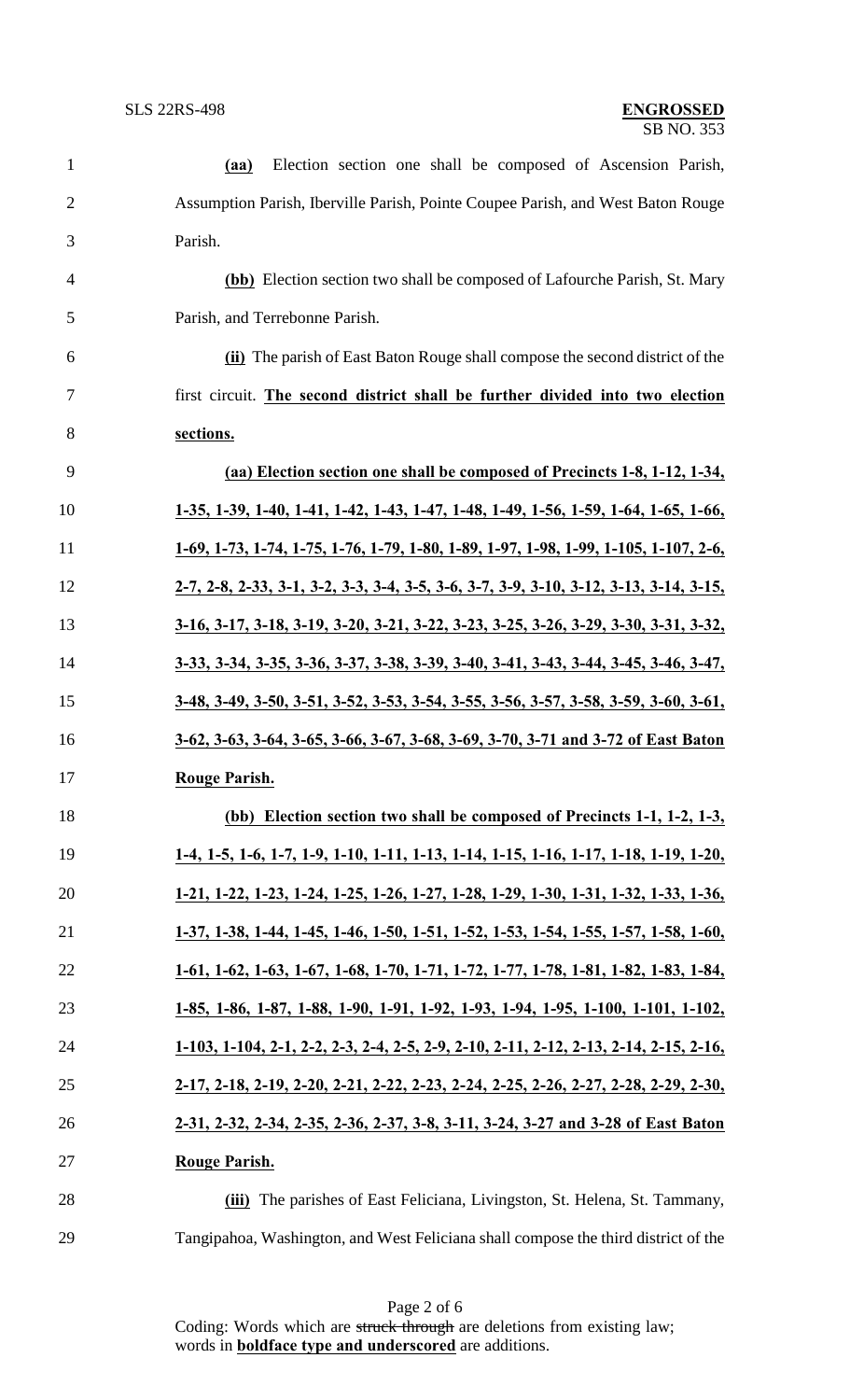| $\mathbf{1}$   | first circuit.                                                                                   |
|----------------|--------------------------------------------------------------------------------------------------|
| $\overline{2}$ | $\ast$<br>$\ast$<br>$\ast$                                                                       |
| 3              | §312.1. Circuit court of appeal; domicile; number of judges; election                            |
| 4              | A.(1) The Court of Appeal for the First Circuit, domiciled in the city of                        |
| 5              | Baton Rouge, shall have twelve judges. Four judges shall be elected from each of the             |
| 6              | three districts composing the circuit by the qualified electors of each district,                |
| 7              | respectively.                                                                                    |
| 8              | (2) However, in In the first district, one judge, Division C, shall be elected                   |
| 9              | from election section one by the qualified electors of election section one, and one             |
| 10             | judge, Division A, shall be elected from election section two by the qualified electors          |
| 11             | of election section two. The remaining two judges in the first district, Divisions B             |
| 12             | and D, shall be elected by the qualified electors of the entire first district.                  |
| 13             | (3) In the second district, two judges, Divisions A and C, shall be elected                      |
| 14             | from election section one by the qualified electors of election section one, and                 |
| 15             | two judges, Division B and D, shall be elected from election section two by the                  |
| 16             | qualified electors of election section two.                                                      |
| 17             | ∗                                                                                                |
| 18             | Section 2.(A) Each judge of the second district in office on the effective date of this          |
| 19             | Act shall be the judge for the election section, subdistrict having the same designation as the  |
| 20             | election section, subdistrict from which the justice was elected and may complete the term       |
| 21             | for which he was elected.                                                                        |
| 22             | (B) The successor to the office of a judge of the second district shall be elected from          |
| 23             | the election section assigned to that office as provided by R.S. 13:312.1. The election shall    |
| 24             | be from the election section composed as provided by R.S. 13:312.                                |
| 25             | Section 3.(A) The election to fill the judgeship currently designated as Division B              |
| 26             | of the second district shall be held at the congressional elections to be held in 2022 from      |
| 27             | election section two as established by this Act or at any specially called election due to the   |
| 28             | earlier of the death, resignation, retirement, or incapacity of a judge serving on the effective |
| 29             | date of this Act.                                                                                |

Page 3 of 6 Coding: Words which are struck through are deletions from existing law; words in **boldface type and underscored** are additions.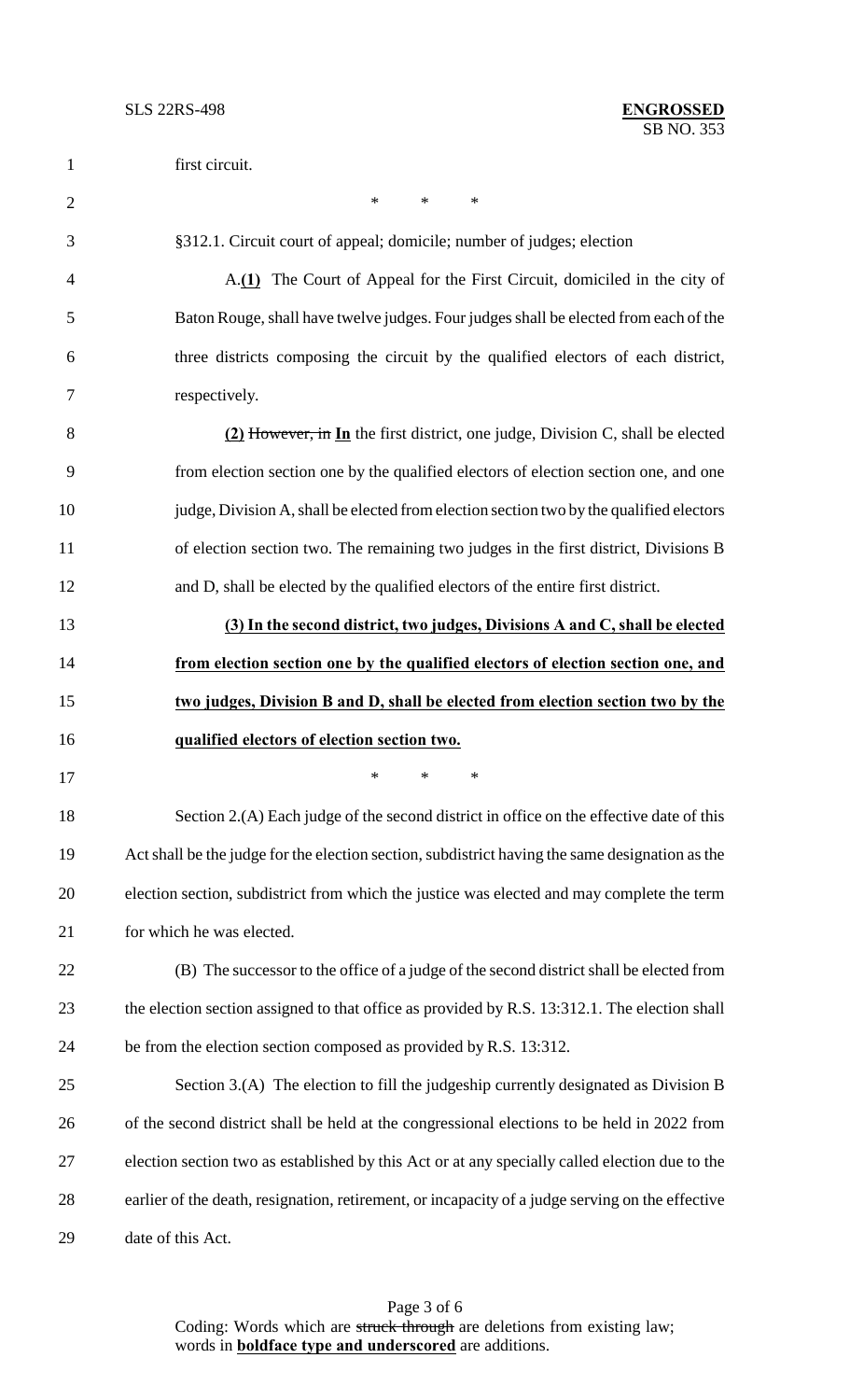1 (B) The election to fill the judgeship currently designated as Division C of the 2 second district shall be held at the congressional elections to be held in 2024 from election 3 section one as established by this Act or at any specially called election due to the earlier of 4 the death, resignation, retirement, or incapacity of a judge serving on the effective date of 5 this Act. 6 Section 4.(A) The precincts referenced in this Act are those precincts identified as 7 Voting Districts (VTDs) in the 2020 Census Redistricting TIGER/Line Shapefiles for the 8 State of Louisiana as validated through the data verification program of the Louisiana House 9 of Representatives and the Louisiana Senate and available on the legislature's website on the 10 effective date of this Section. 11 (B) When a precinct referenced in this Act has been subdivided by action of the 12 parish governing authority on a nongeographic basis or subdivided by action of the parish 13 governing authority on a geographic basis in accordance with the provisions of R.S. 14 18:532.1, the enumeration in this Act of the general precinct designation shall include all 15 nongeographic and all geographic subdivisions thereof, however such subdivisions may be 16 designated. 17 (C) The territorial limits of the districts as provided in this Act shall continue in 18 effect until changed by law regardless of any subsequent change made to the precincts by 19 the parish governing authority. 20 Section 5. This Act shall become effective upon signature by the governor or, if not 21 signed by the governor, upon expiration of the time for bills to become law without signature 22 by the governor, as provided by Article III, Section 18 of the Constitution of Louisiana. If 23 vetoed by the governor and subsequently approved by the legislature, this Act shall become 24 effective on the day following such approval.

> The original instrument was prepared by J. W. Wiley. The following digest, which does not constitute a part of the legislative instrument, was prepared by LG Sullivan.

DIGEST SB 353 Engrossed 2022 Regular Session Fields

Present law divides the state into five court of appeal circuits and divides each circuit into three districts. Provides that the Court of Appeal for the First Circuit is comprised of

Page 4 of 6

Coding: Words which are struck through are deletions from existing law; words in **boldface type and underscored** are additions.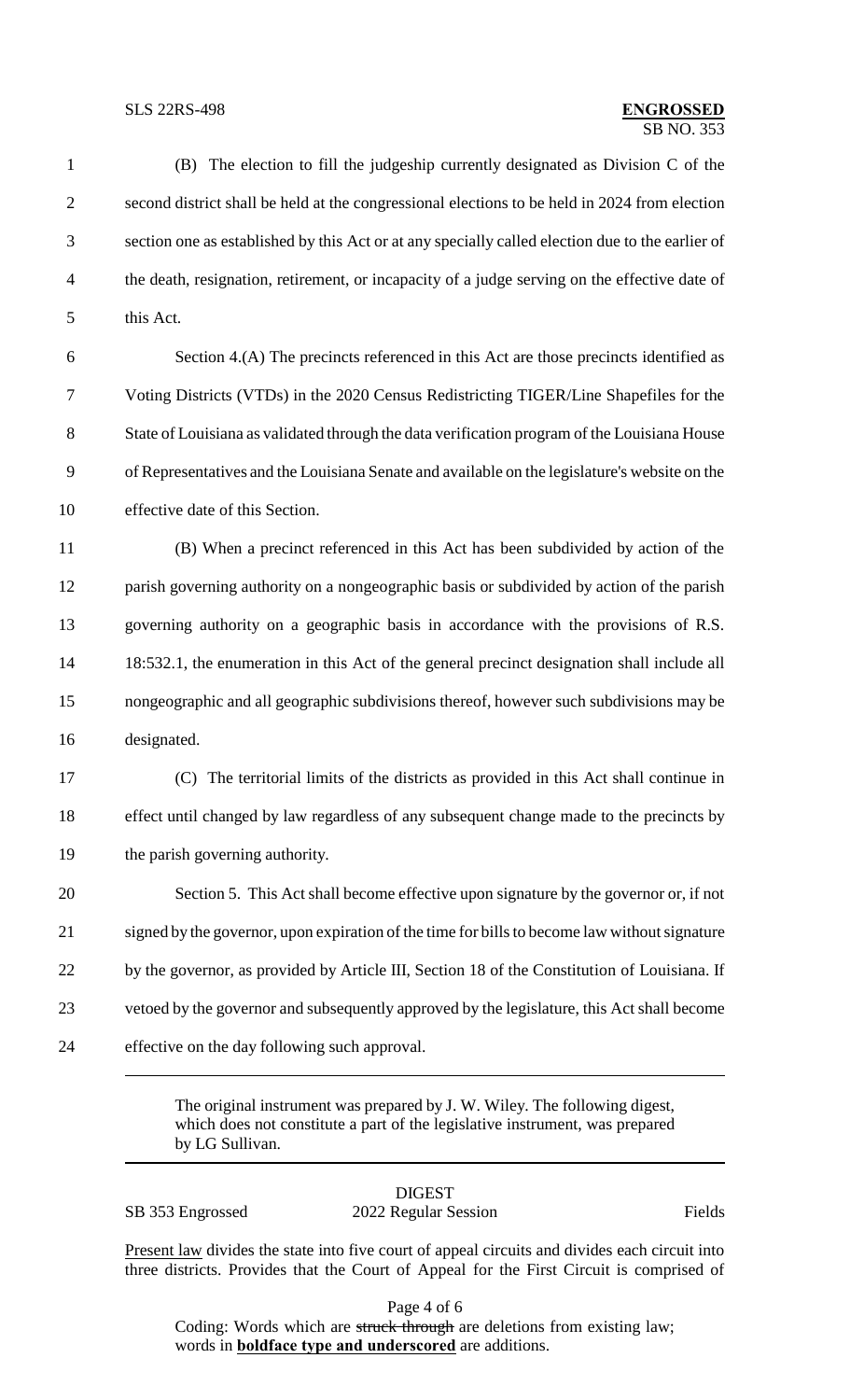Ascension, Assumption, East Baton Rouge, East Feliciana, Iberville, Lafourche, Livingston, Pointe Coupee, St. Helena, St. Mary, St. Tammany, Tangipahoa, Terrebonne, Washington, West Baton Rouge, and West Feliciana parishes.

Present law provides that the second district of the Court of Appeal for the First Circuit is comprised of East Baton Rouge Parish.

Present law provides that the second district will be divided into two subdistricts pursuant to the Consent Judgment in the United States District Court, Middle District of Louisiana, case of Janice Clark, et al. v. Charles "Buddy" Roemer, Governor of Louisiana, et al., Civil Action No. 86-435(A). Subdistrict one shall elect judges for Divisions A, B, and C. Subdistrict two shall elect a judge for Division D.

Proposed law divides the second district into two election sections. Further provides that two judges for Divisions A and C will be elected from election section one, and two judges for Divisions B and D will be elected from election section two.

Proposed law provides that each judge of the second district in office on the effective date of this Act will be the judge for the election section, subdistrict having the same designation as the election section, subdistrict from which the justice was elected and may complete the term for which he was elected. Further provides that the successor to the office of a judge of the second district will be elected from the election section assigned to that office as provided by proposed law.

Proposed law provides the election to fill the judgeships currently designated as Division B and C will be held at the congressional elections to be held in 2022 and 2024, respectively.

Proposed law specifies that precincts referenced in district descriptions are those precincts identified as Voting Districts (VTDs) in the 2020 Census Redistricting TIGER/Line Shapefiles for the state of La. as validated through the data verification program of the La. legislature. Also specifies that if any such precinct has been subdivided by action of the parish governing authority on a nongeographic basis or subdivided by action of the parish governing authority on a geographic basis in accordance with present law, the enumeration of the general precinct designation shall include all nongeographic and all geographic subdivisions thereof. Further provides that the territorial limits of the districts as enacted shall continue in effect without change regardless of any subsequent change made to the precincts by the parish governing authority.

Population data in the summaries accompanying this digest are derived from 2020 Census Redistricting Data (Public Law 94-171), Summary File for Louisiana. Population data, statistical information, and maps are supplied for purposes of information and analysis and comprise no part of proposed law.

Effective upon signature of the governor or lapse of time for gubernatorial action.

(Amends R.S. 13:312(1)(b) and 312.1(A))

Summary of Amendments Adopted by Senate

Committee Amendments Proposed by Senate Committee on Senate and Governmental Affairs to the original bill

1. Provide that two judges for Divisions A and C shall be elected from election section one and two judges for Divisions B and D shall be elected from election section two of the second district of the Court of Appeal for the First Circuit.

Page 5 of 6

Coding: Words which are struck through are deletions from existing law; words in **boldface type and underscored** are additions.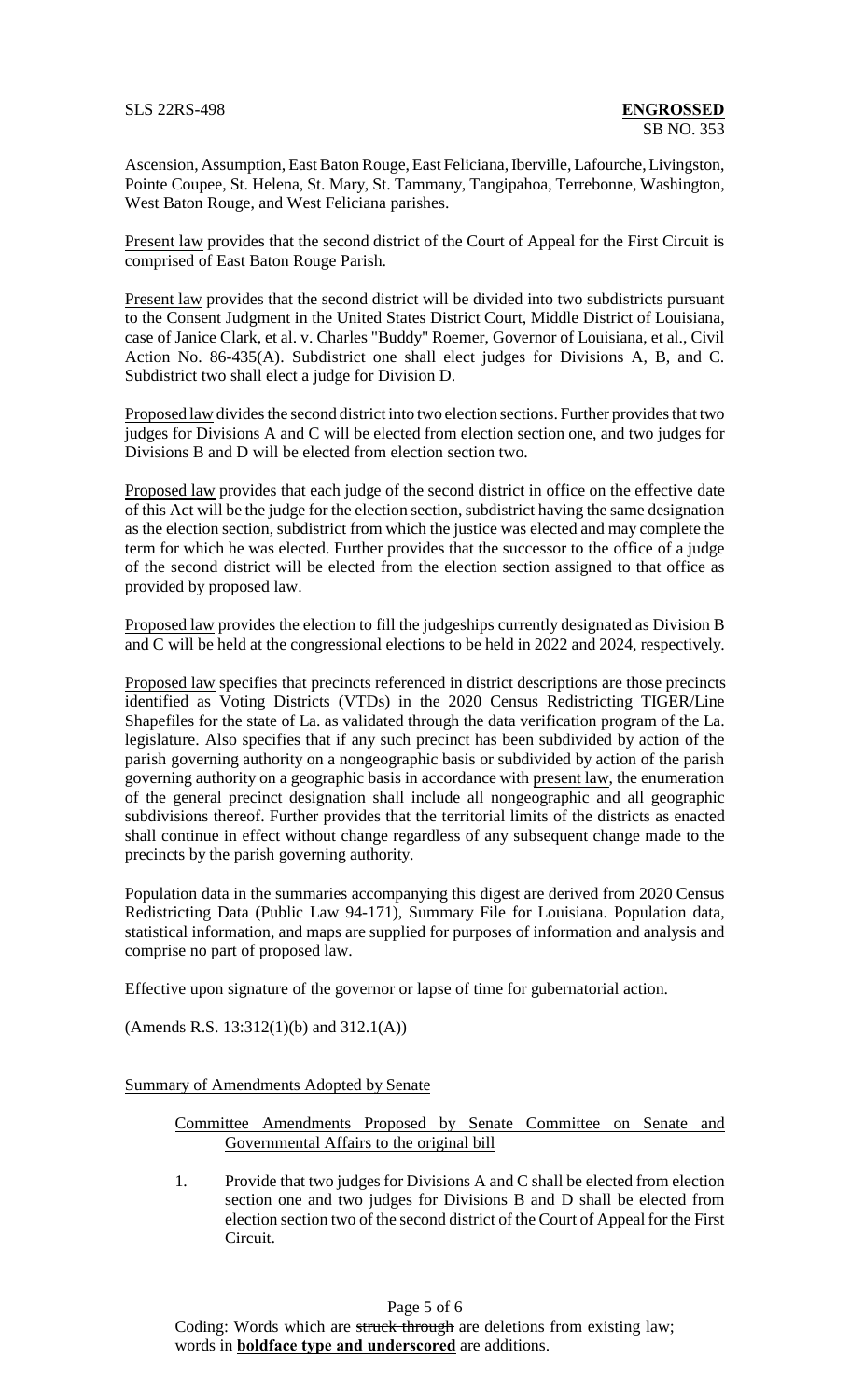2. Provide that the judgeship currently designated as Division C of the second district shall be held as the congressional elections to be held in 2024 from election section one.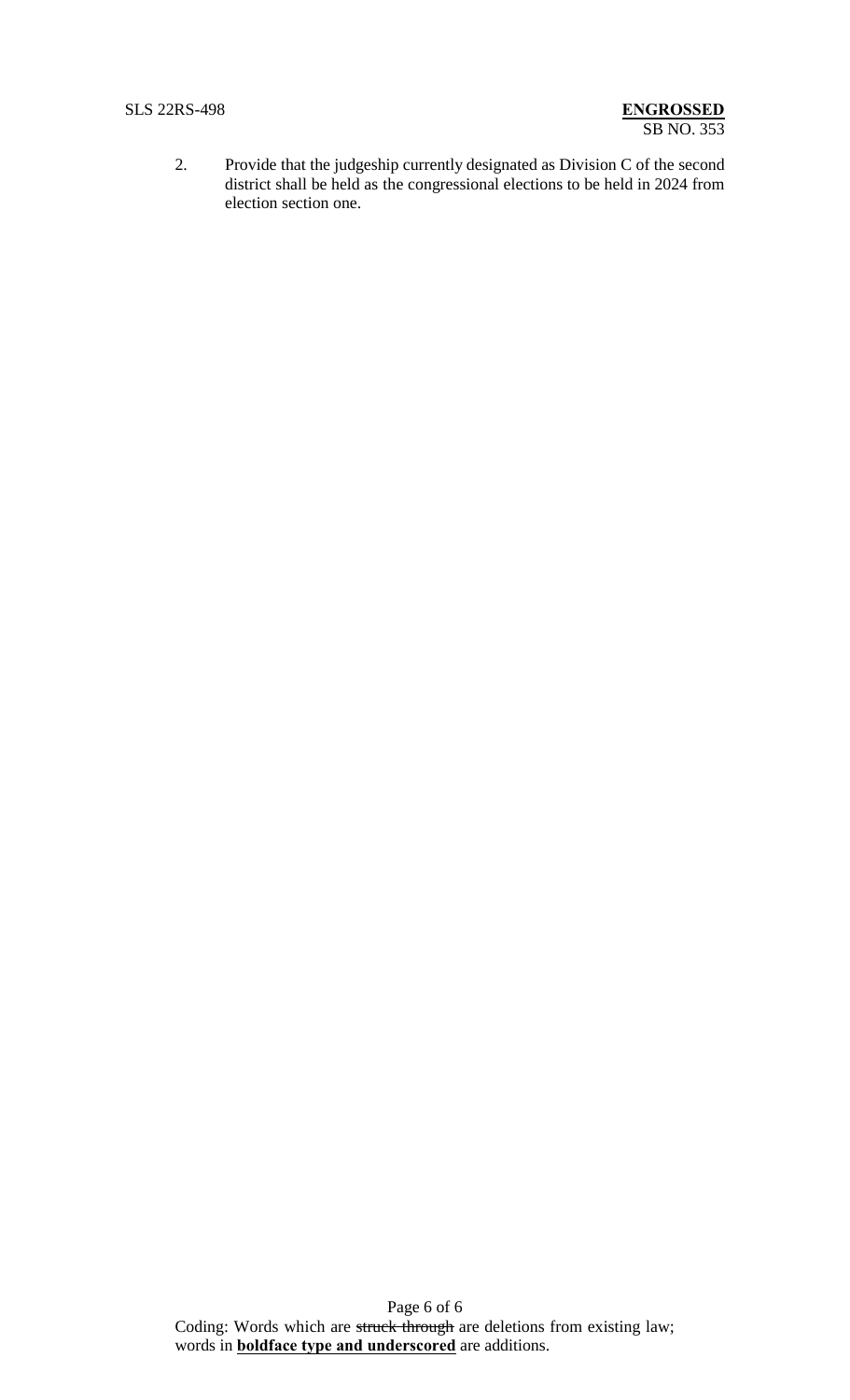## Plan Statistics

| Plan: Senate Bill 353 Engrossed |  |  |
|---------------------------------|--|--|
|---------------------------------|--|--|

| Districts:<br>$ES-1$<br>$ES-2$                                                | # of Members<br>$\overline{c}$<br>2 | <b>Actual Population</b>   | 227,271<br>229,510 | <b>Ideal Population</b><br>228,390<br>228,390 | <b>Absolute Deviation</b><br>$-1,119$<br>1,120                               | <b>Relative Deviation</b><br>$-0.490%$<br>0.490% |
|-------------------------------------------------------------------------------|-------------------------------------|----------------------------|--------------------|-----------------------------------------------|------------------------------------------------------------------------------|--------------------------------------------------|
| Grand Total:                                                                  | 4                                   | 456,781                    |                    | 456,780                                       |                                                                              |                                                  |
| Ideal Population Per Member:<br>Range of District Populations:                | Number of Districts for Plan Type:  | 114195<br>2<br>227,271     | to                 | 229,510                                       | <b>Ideal - Actual:</b><br><b>Remainder:</b><br><b>Unassigned Population:</b> | $-1$<br>1<br>0                                   |
| <b>Absolute Mean Deviation:</b><br>Absolute Range:<br>Absolute Overall Range: |                                     | 1,120<br>$-1,119$<br>2,239 | to                 | 1,120                                         |                                                                              |                                                  |
| <b>Relative Mean Deviation:</b><br>Relative Range:<br>Relative Overall Range: |                                     | 0.49%<br>$-0.49%$<br>0.98% | to                 | 0.49%                                         |                                                                              |                                                  |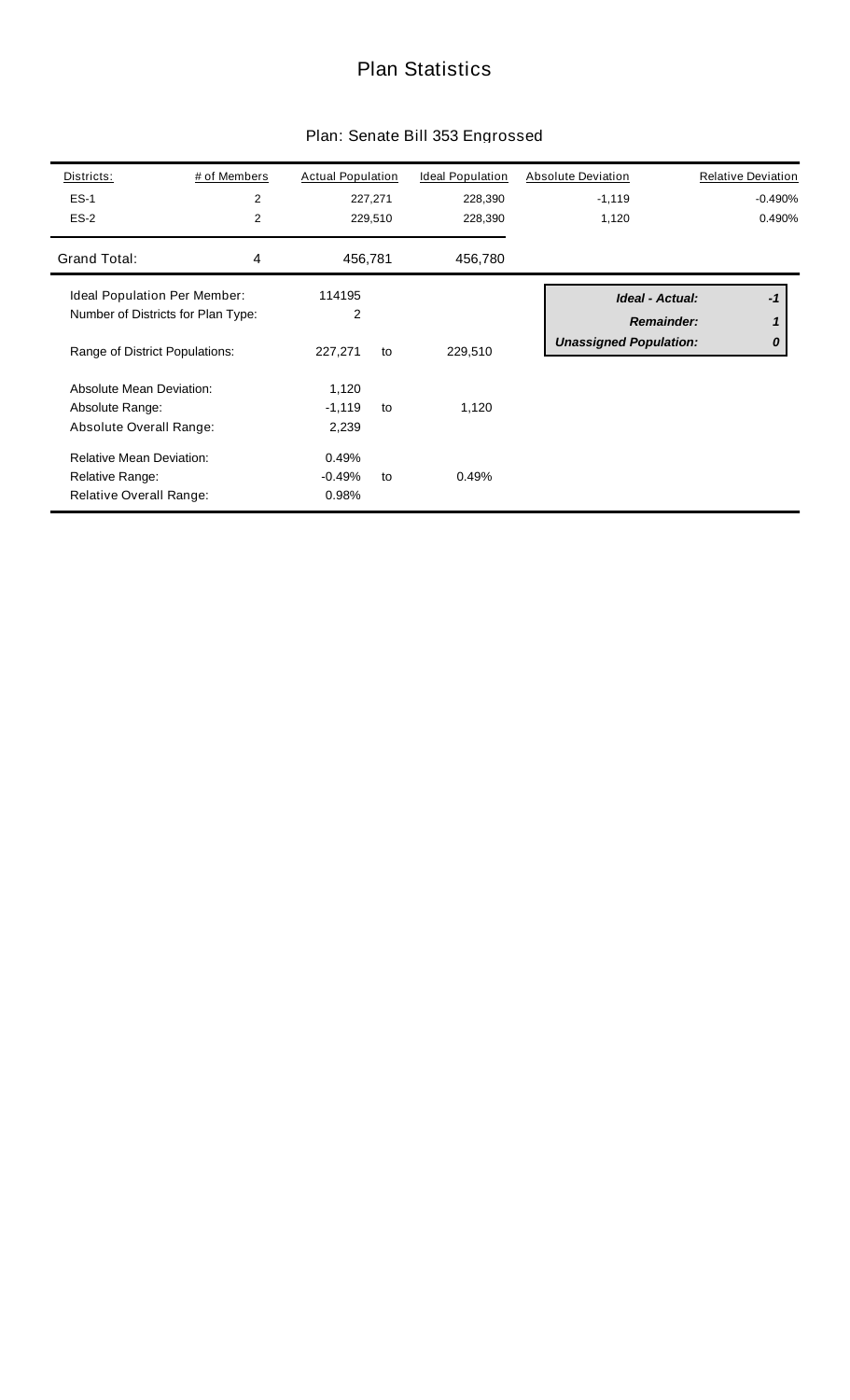# Total Population

| Plan: Senate Bill 353 Engrossed |  |  |  |  |
|---------------------------------|--|--|--|--|
|---------------------------------|--|--|--|--|

|                    | Total<br>Population | Total<br>White     | Total<br>Black     | Total<br>Asian   | Total<br>American<br>Indian | Total<br>Other   | Total<br>Hispanic |                     | VAP Total VAP White VAP Black VAP Asian |                    |                  | <b>VAP</b><br>American | Indian VAP Other | <b>VAP</b><br>Hispanic<br>Total |  |
|--------------------|---------------------|--------------------|--------------------|------------------|-----------------------------|------------------|-------------------|---------------------|-----------------------------------------|--------------------|------------------|------------------------|------------------|---------------------------------|--|
| $ES-1$             | 227,271             | 144,597            | 52,986             | 10,877           | 3,166                       | 15,645           | 18,072            | 179,541             | 119,152                                 | 38,528             | 8,236            | 2,493                  | 11,132           | 12,691                          |  |
|                    | 100.000%            | 63.623%            | 23.314%            | 4.786%           | 1.393%                      | 6.884%           | 7.952%            | 100.000%            | 66.365%                                 | 21.459%            | 4.587%           | 1.389%                 | 6.200%           | 7.069%                          |  |
| $ES-2$             | 229.510             | 51,472             | 160,412            | 5,548            | 1,561                       | 10,517           | 12,479            | 176,071             | 44,729                                  | 118,262            | 4,363            | 1,254                  | 7,463            | 8,848                           |  |
|                    | 100.000%            | 22.427%            | 69.893%            | 2.417%           | 0.680%                      | 4.582%           | 5.437%            | 100.000%            | 25.404%                                 | 67.167%            | 2.478%           | 0.712%                 | 4.239%           | 5.025%                          |  |
| <b>Grand Total</b> | 456.781<br>100.000% | 196,069<br>42.924% | 213,398<br>46.718% | 16,425<br>3.596% | 4,727<br>1.035%             | 26,162<br>5.727% | 30,551<br>6.688%  | 355,612<br>100.000% | 163.881<br>46.084%                      | 156,790<br>44.090% | 12.599<br>3.543% | 3,747<br>1.054%        | 18,595<br>5.229% | 21,539<br>6.057%                |  |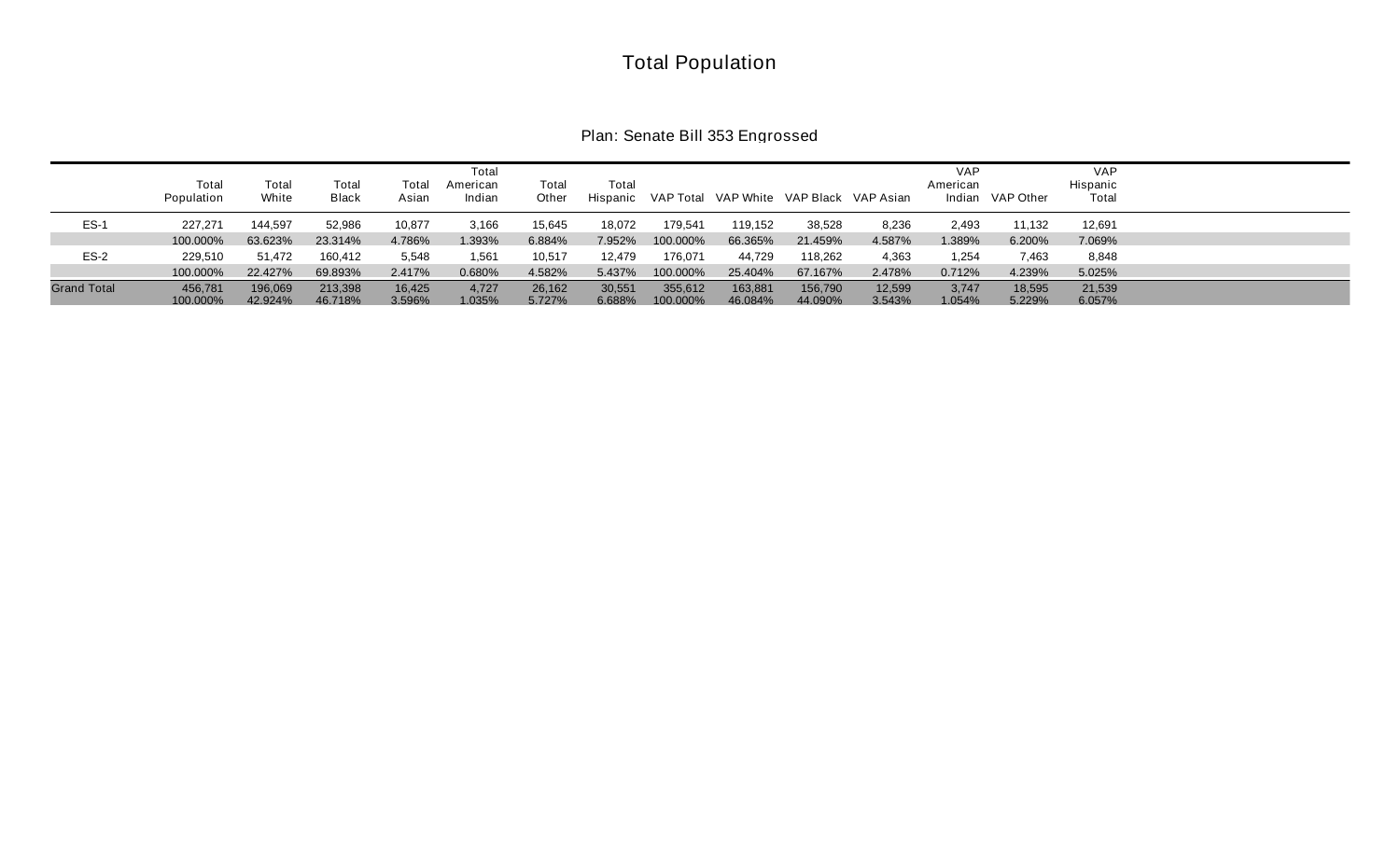# Voter Registration

#### Plan: Senate Bill 353 Engrossed

|                    | Reg Total<br>Dec 2021 | Reg White<br>Dec 2021 | Reg Black<br>Dec 2021 | Reg Other<br>Dec 2021 | Reg Dem<br>Total<br>Dec 2021 | Reg Rep<br>Total<br>Dec 2021 | Reg Other<br>Total<br>Dec 2021 |  |
|--------------------|-----------------------|-----------------------|-----------------------|-----------------------|------------------------------|------------------------------|--------------------------------|--|
| $ES-1$             | 145.115               | 106.632               | 28,488                | 9.995                 | 45.350                       | 60,382                       | 39,383                         |  |
|                    | 80.826%               | 73.481%               | 19.631%               | 6.888%                | 31.251%                      | 41.610%                      | 27.139%                        |  |
| $ES-2$             | 134.149               | 31,600                | 96,187                | 6.362                 | 86,175                       | 16.553                       | 31.421                         |  |
|                    | 76.190%               | 23.556%               | 71.702%               | 4.742%                | 64.238%                      | 12.339%                      | 23.422%                        |  |
| <b>Grand Total</b> | 279.264               | 138.232               | 124.675               | 16,357                | 131.525                      | 76,935                       | 70.804                         |  |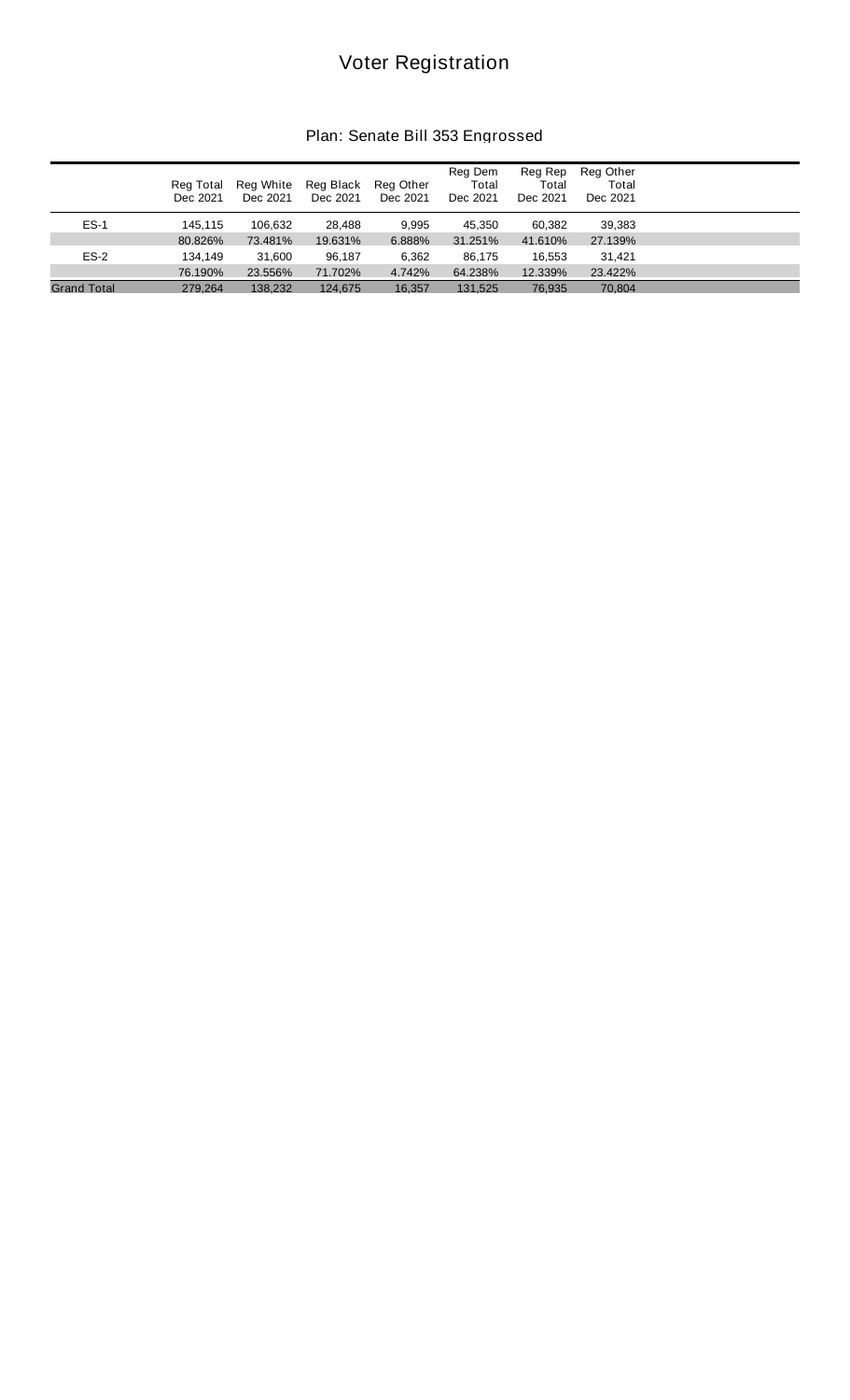|        | Total<br>Population       | Total<br>White     | Total<br>Black     | Total<br>Asian   | Total<br>American<br>Indian | Total<br>Other   | VAP Total           | VAP White VAP Black VAP Asian |                    |                 | <b>VAP</b><br>American<br>Indian | VAP Other        | Dec 2021           | Reg Total Reg White Reg Black Reg Other<br>Dec 2021 | Dec 2021          | Dec 2021        |  |
|--------|---------------------------|--------------------|--------------------|------------------|-----------------------------|------------------|---------------------|-------------------------------|--------------------|-----------------|----------------------------------|------------------|--------------------|-----------------------------------------------------|-------------------|-----------------|--|
| $ES-1$ |                           |                    |                    |                  |                             |                  |                     |                               |                    |                 |                                  |                  |                    |                                                     |                   |                 |  |
|        | *East Baton Rouge 227,271 | 144,597            | 52,986             | 10,877           | 3,166                       | 15,645           | 179,541             | 119,152                       | 38,528             | 8,236           | 2,493                            | 11,132           | 145,115            | 106,632                                             | 28,488            | 9,995           |  |
| $ES-1$ | 227.271<br>100.000%       | 144.597<br>63.623% | 52,986<br>23.314%  | 10,877<br>4.786% | 3,166<br>.393%              | 15,645<br>6.884% | 179.541<br>100.000% | 119.152<br>66.365%            | 38.528<br>21.459%  | 8,236<br>4.587% | 2,493<br>.389%                   | 11,132<br>6.200% | 145.115<br>80.826% | 106,632<br>73.481%                                  | 28,488<br>19.631% | 9,995<br>6.888% |  |
| $ES-2$ |                           |                    |                    |                  |                             |                  |                     |                               |                    |                 |                                  |                  |                    |                                                     |                   |                 |  |
|        | *East Baton Rouge 229,510 | 51,472             | 160,412            | 5,548            | 1,561                       | 10,517           | 176,071             | 44,729                        | 118,262            | 4,363           | 1,254                            | 7,463            | 134,149            | 31,600                                              | 96,187            | 6,362           |  |
| $ES-2$ | 229,510<br>100.000%       | 51,472<br>22.427%  | 160,412<br>69.893% | 5,548<br>2.417%  | 1,561<br>0.680%             | 10,517<br>4.582% | 176,071<br>100.000% | 44,729<br>25.404%             | 118,262<br>67.167% | 4,363<br>2.478% | 1,254<br>0.712%                  | 7,463<br>4.239%  | 134,149<br>76.190% | 31,600<br>23.556%                                   | 96,187<br>71.702% | 6,362<br>4.742% |  |